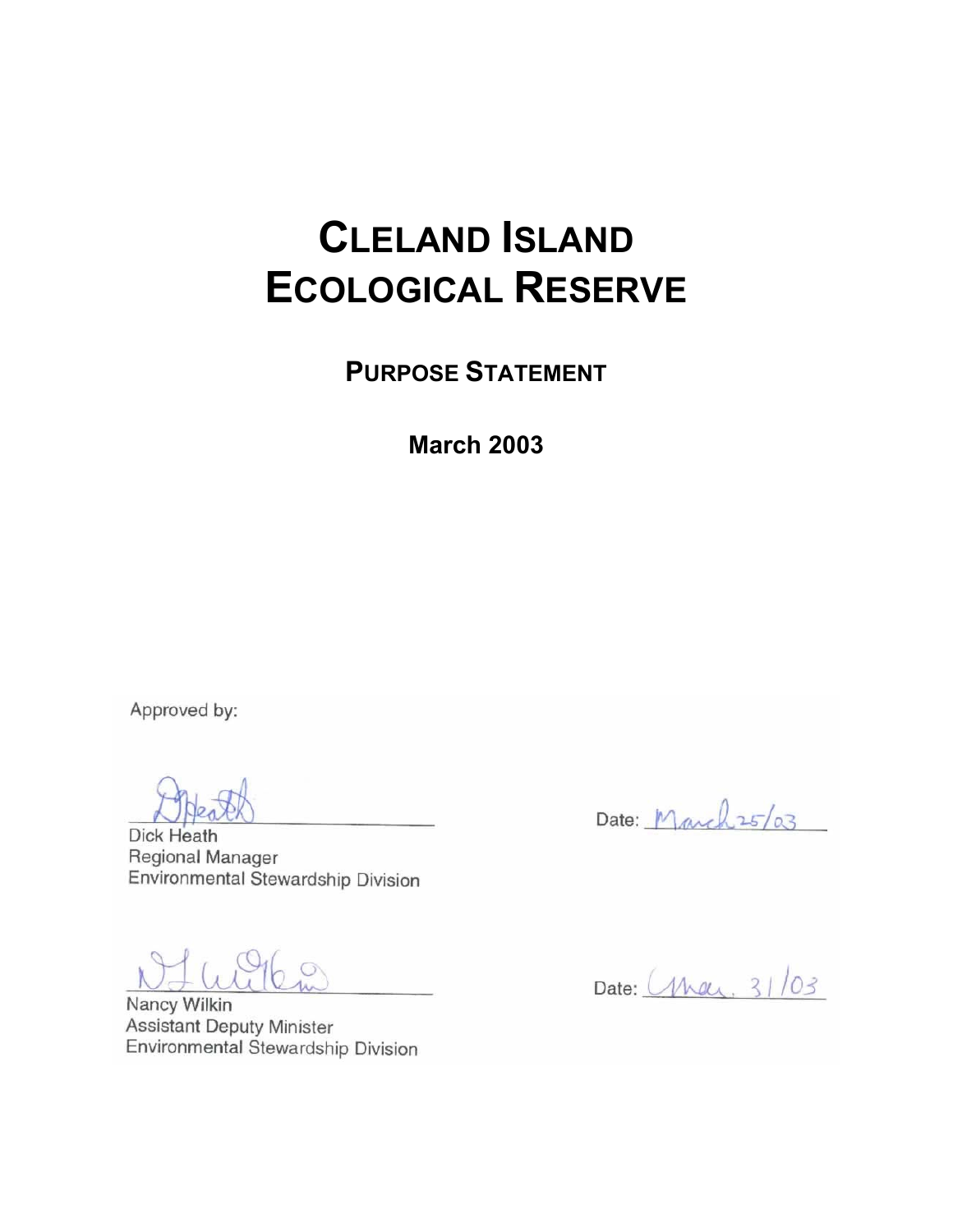### **CLELAND ISLAND ECOLOGICAL RESERVE Purpose Statement**

Ecological reserves are areas selected to preserve representative and special natural ecosystems, plant and animal species, features and phenomena. The key role of ecological reserves is to contribute to the maintenance of biological diversity and the protection of genetic materials. All consumptive resource uses and the use of motorized vehicles are prohibited. **Cleland Island Ecological Reserve is closed to the public to protect nesting seabirds.**

#### **Primary Role**

The **primary** role of Cleland Island Ecological Reserve is to protect the habitat of breeding populations of numerous species of seabirds, many of which are rare and endangered. The ecological reserve consists of a single low-lying bedrock island that is encompassed entirely in Vargas Island Park, 14 kilometres west of Tofino off the west coast of Vancouver Island. This small 7.7-hectare island has a great diversity of seabirds relative to its size. It has one of the largest concentrations of Leach's storm-petrels and oystercatchers, the largest puffin colony south of Triangle Island, the largest colony of rhinoceros auklets off the west coast of Vancouver Island, and is an important stop-over point for migrating shorebirds.

The island provides nesting sites for Leach's storm petrel, fork-tailed storm petrel, tufted puffin, rhinoceros auklet, Cassin's auklet, pigeon guillemot, glaucous-winged gull, black oystercatcher, and common murres. The beach logs provide habitat for the clouded salamander. The intertidal zone is significant for oystercatchers and pigeon guillemot as they feed on invertebrates found in great abundance there.

#### **Secondary Role**

The **secondary** role is for research and education. Canadian Wildlife Service regularly undertakes seabird research on the island. Cleland Island Ecological Reserve provides an opportunity to educate visitors to Clayoquot Sound on seabirds, seabird biology and the ecological reserves program on an offsite basis.

| <b>Known Management Issue</b>                                                                             | <b>Response</b>                                                                                                                                                                                                                                                                                                                                                                                                                                                                                                           |
|-----------------------------------------------------------------------------------------------------------|---------------------------------------------------------------------------------------------------------------------------------------------------------------------------------------------------------------------------------------------------------------------------------------------------------------------------------------------------------------------------------------------------------------------------------------------------------------------------------------------------------------------------|
| Impact of recreation on natural values<br>(recreational use occurs adjacent to the<br>ecological reserve) | Monitor activity around the ecological reserve and<br>➤<br>ensure seabirds are not being impacted.<br>$\triangleright$ Recruit a Volunteer Warden and encourage formal<br>monitoring system.<br>$\triangleright$ Work with ecotourism tour companies on appropriate<br>wildlife viewing etiquette and on general awareness of<br>the special values.<br>$\triangleright$ Work with appropriate agencies to ensure both marine<br>and air access are controlled, and that aircraft<br>movement over the island is limited. |
| Lack of public awareness                                                                                  | Ensure there is appropriate signage about the<br>➤<br>ecological reserve, especially its restricted access<br>status.<br>Include information about the ecological reserve in<br>➤<br>interpretive material on the parks in Clayoquot Sound.                                                                                                                                                                                                                                                                               |

#### **Management Issues**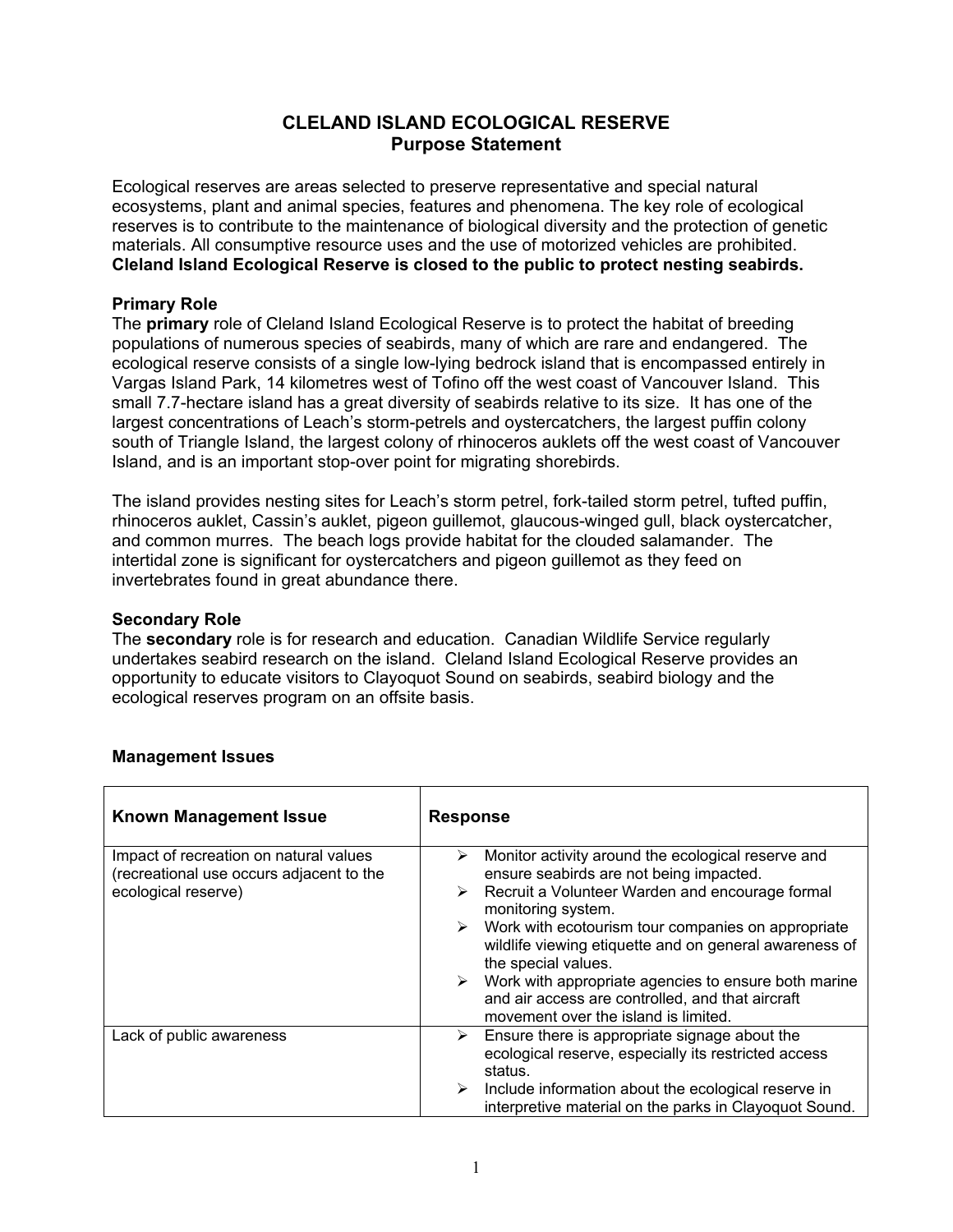|                                      | Clearly mark boundaries of Vargas Island Park and<br>the ecological reserve on marine charts.                                    |
|--------------------------------------|----------------------------------------------------------------------------------------------------------------------------------|
| Lack of knowledge of cultural values | Include in a cultural inventory and traditional use study<br>as part of Vargas Island Park in conjunction with First<br>Nations. |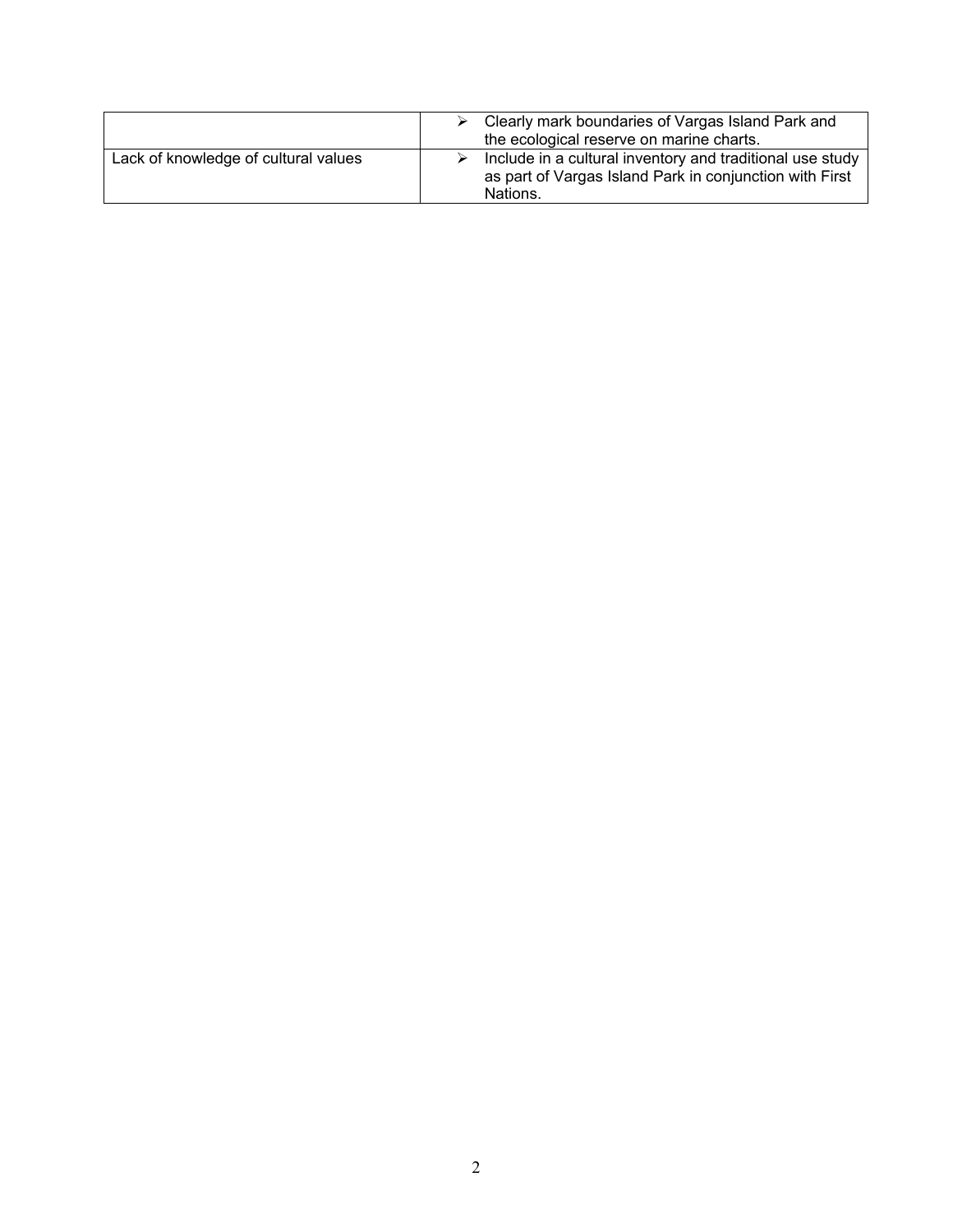| <b>Conservation</b>                           |             |                                                                                                                                                                                                                                                                                                                             |  |  |  |
|-----------------------------------------------|-------------|-----------------------------------------------------------------------------------------------------------------------------------------------------------------------------------------------------------------------------------------------------------------------------------------------------------------------------|--|--|--|
| Representation<br>- ecosection                |             | Insignificant contribution to the representation of<br>the Windward Islands Ecosection, which is well<br>represented at 17.4%                                                                                                                                                                                               |  |  |  |
| - biogeoclimatic subzone/variant              |             | Insignificant contribution to the representation of<br>CWHvh1, which is well represented at 19.3%                                                                                                                                                                                                                           |  |  |  |
| <b>Special Features</b>                       | $\boxtimes$ | Seabird colonies with 8 nesting species; rare<br>species                                                                                                                                                                                                                                                                    |  |  |  |
| Rare/Endangered Values                        | $\boxtimes$ | Red-listed: Brandt's cormorant and common<br>murre. Blue-listed:: Tracy's romanzoffia (rare<br>plant); Cassin's auklet; and tufted puffin. Yellow-<br>listed species of conservation concern (S4):<br>rhinoceros auklet; Leach's storm petrel; fork-<br>tailed storm petrel, pelagic cormorant; and black<br>oystercatcher. |  |  |  |
| Scientific/Research Opportunities             | $\boxtimes$ | <b>Breeding seabirds</b>                                                                                                                                                                                                                                                                                                    |  |  |  |
| <b>Recreation</b>                             |             |                                                                                                                                                                                                                                                                                                                             |  |  |  |
| Representation<br>backcountry<br>destination  |             | Not Applicable<br>Area adjacent to ecological reserve boundary is<br>marketed as a wildlife viewing destination by<br>nature tours                                                                                                                                                                                          |  |  |  |
| travel corridor<br>local recreation           |             | Not Applicable<br>Not Applicable                                                                                                                                                                                                                                                                                            |  |  |  |
| <b>Special Opportunities</b>                  |             | Not Applicable                                                                                                                                                                                                                                                                                                              |  |  |  |
| <b>Education/Interpretation Opportunities</b> | $\boxtimes$ | Wildlife viewing - offsite                                                                                                                                                                                                                                                                                                  |  |  |  |
| <b>Cultural Heritage</b>                      |             |                                                                                                                                                                                                                                                                                                                             |  |  |  |
| Representation                                |             | Values unknown                                                                                                                                                                                                                                                                                                              |  |  |  |
| <b>Special Feature</b>                        |             | None known at this time                                                                                                                                                                                                                                                                                                     |  |  |  |
| <b>Other Management Considerations</b>        |             |                                                                                                                                                                                                                                                                                                                             |  |  |  |
| <b>Other Designations</b>                     | $\boxtimes$ | Important Bird Area (International program that<br>identifies and supports the protection of lands<br>having special bird habitats); part of Clayoquot<br>Sound Biosphere Reserve                                                                                                                                           |  |  |  |
| Relationship to other PAs                     | $\boxtimes$ | Part of a system of protected areas in Clayoquot<br>Sound and a system of protected areas focused                                                                                                                                                                                                                           |  |  |  |